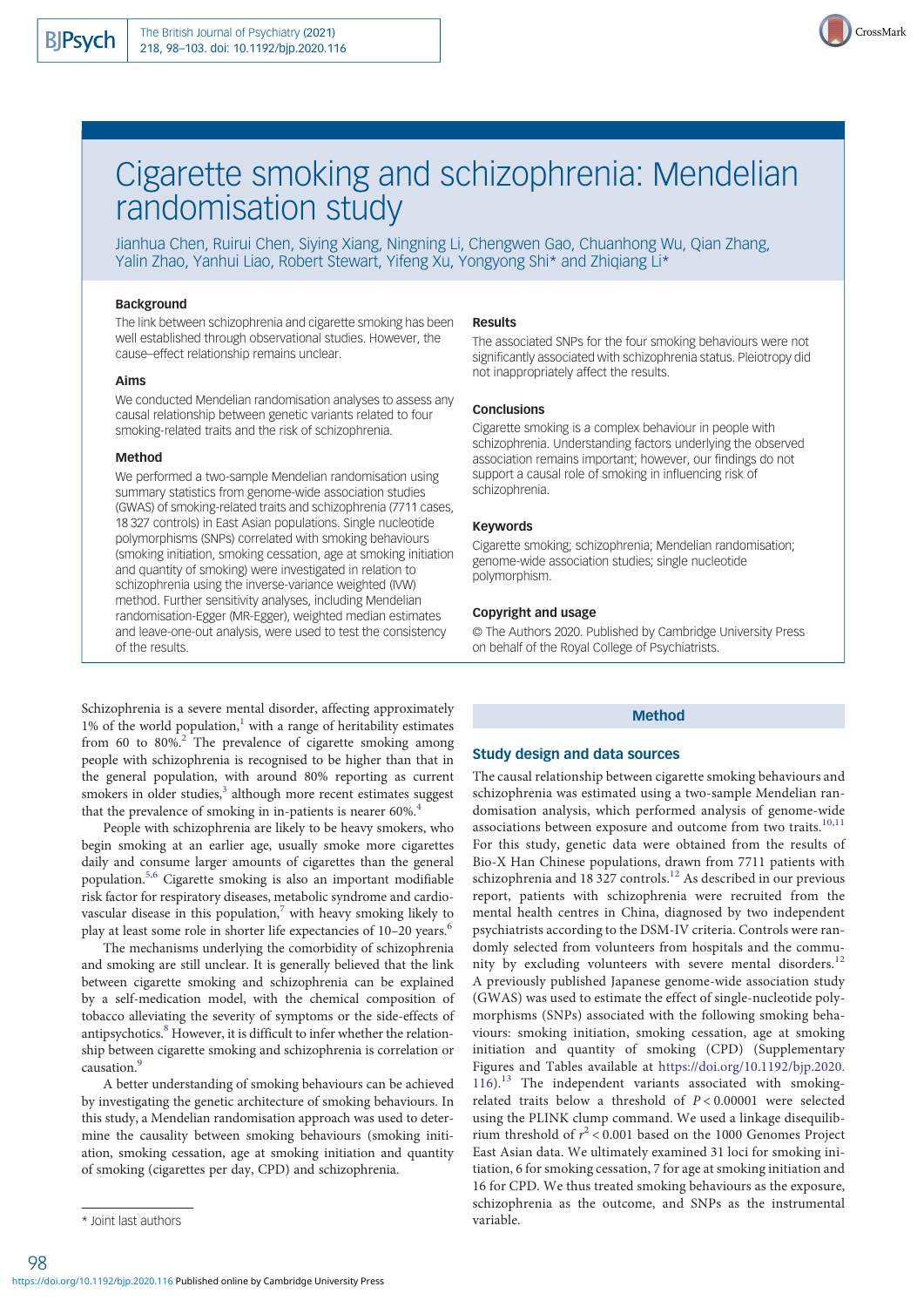<span id="page-1-0"></span>

Fig. 1 Scatter plots of Mendelian randomisation regressions for smoking behaviours (exposure) and schizophrenia (outcome). (a) Smoking initiation. (b) Smoking cessation. (c) Age at smoking initiation. (d) Quantity of smoking (cigarettes per day). IVW, inverse-variance weighted standard Mendelian randomisation analysis; MR-Egger, Mendelian randomisation-Egger pleiotropy-adjusted regression.

#### Ethical approval

This study had obtained the ethical approval of the Ethics Committee of Human Genetic Resources at the Bio-X Institutes of Shanghai Jiao Tong University. Our study is compliant with the guidance of the Ministry of Science and Technology (MOST) for the review and approval of human genetic resources. Written informed consent was obtained from all participants.

# Genetic pleiotropic assessment

Mendelian randomisation-Egger (MR-Egger) regression, which is usually performed to examine for publication bias in meta-analysis, has a strong ability to resist multiplicity of directions under the assumption of instrument strength independent of direct effect (InSIDE).[14](#page-5-0) We used this method to assess the hypothesis and

detect pleiotropic effects of targeted genes.<sup>14,15</sup> We used funnel plots to provide symmetrical visual inspection. Any deviation may indicate potential pleiotropy of genetic instrumental variables.<sup>16</sup> The regression slope of MR-Egger was also used to estimate the causal effect of poly-validity. It would be considered sufficient if the chosen SNPs could explain the proportional difference.<sup>14</sup> InSIDE indicated that the SNPs' estimate of exposure effects must be independent of their direct impact on the outcome. Even if the selected SNP is weak, MR-Egger tends to provide reliable causal estimation.<sup>14</sup>

# Mendelian randomisation estimates

We weighted the estimated impact of each SNP on schizophrenia and on smoking behaviours using the inverse variance weighted (IVW) method. This weighted linear regression model can aggregate and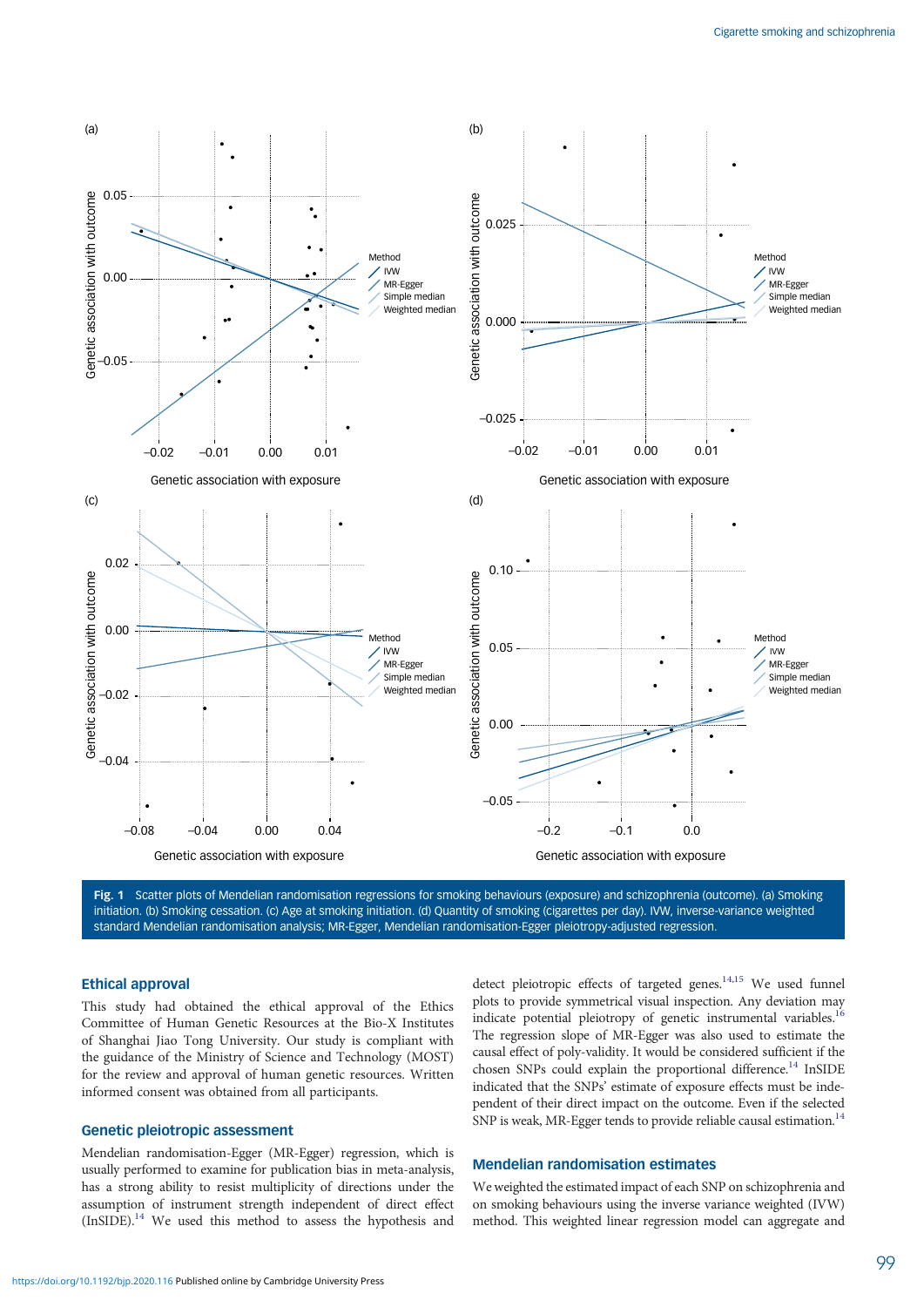

Fig. 2 Forest plots of the single nucleotide polymorphism (SNP) ratio estimates and Mendelian randomisation estimates (using Egger and inverse-variance weighted (IVW) models) for the instrument variable set for analysis of smoking behaviours (exposure) on schizophrenia (outcome). (a) Smoking initiation. (b) Smoking cessation. (c) Age at smoking initiation. (d) Quantity of smoking (cigarettes per day). The solid lines represent 95% CI.

minimise the sum of the variances. And each random variable is inversely proportional to its variance.<sup>[17](#page-5-0)</sup> Fixed- or random-effects meta-analysis models were pooled to estimate the impact of gene-associated smoking behaviours on schizophrenia risk.<sup>18,[19](#page-5-0)</sup>

R version 3.4.0 and MendelianRandomisation 0.4.2, both for Windows, were used for all statistical analyses.<sup>20</sup> The weighted median method was used to supplement the MR-Egger, in order to obtain a more reliable estimation of the causal effect.

# Sensitivity analyses

100

To rule out the possibility that the Mendelian randomisation studies were affected by these SNPs, we performed sensitivity analyses.

A leave-one-out analysis was also performed to see whether there were any SNP-driven associations.

# Results

We compared standard IVW analysis with MR-Egger analysis for potential horizontal multidirectional correction to demonstrate the relationship between the effect of SNPs on exposures (the four smoking behaviours) and of SNPs on the outcome (schizophrenia status), which further confirmed the results of zero multiplicity.

Results are displayed in [Figs 1](#page-1-0) and 2, [Tables 1](#page-3-0) and [2,](#page-3-0) Supplementary Figures 1–3 and Supplementary Tables 1–6. In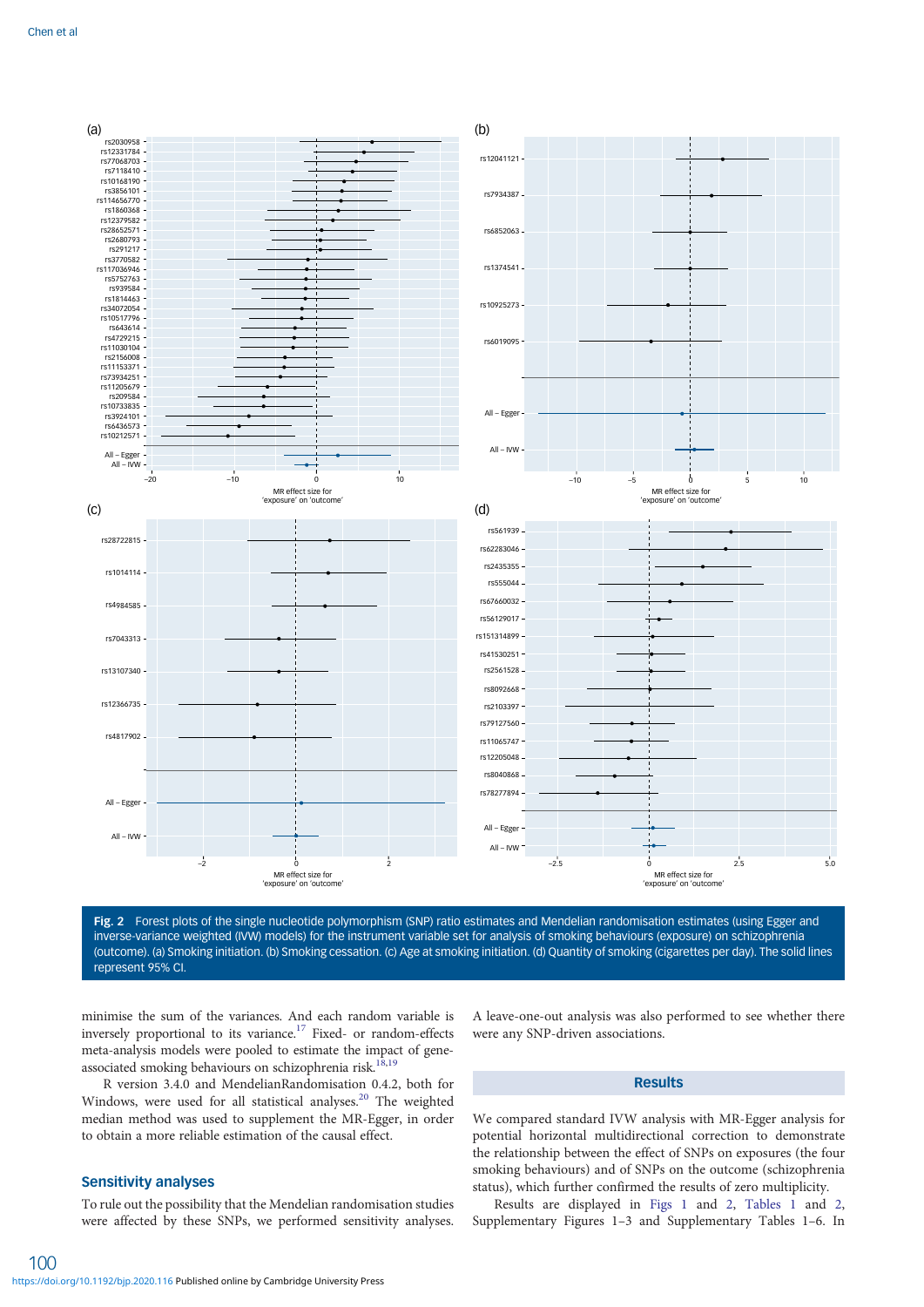Cigarette smoking and schizophrenia

<span id="page-3-0"></span>Table 1 Results of Mendelian randomisation (MR) analyses and sensitivity analyses for the effect of quantity of smoking (cigarettes per day) on schizophrenia status

| Method                    | ΩR    | 95% CI          |       |
|---------------------------|-------|-----------------|-------|
| Simple median             | 1.067 | $0.674 - 1.687$ | 0.782 |
| Weighted median           | 1.186 | 0.845-1.664     | 0.323 |
| Inverse-variance weighted | 1.150 | $0.832 - 1.590$ | 0.397 |
| MR-Egger                  | 1.113 | $0.602 - 2.056$ | 0.734 |
| (Intercept)               | 1.002 | 0.969-1.038     | 0.899 |
|                           |       |                 |       |

summary, no significant associations were found with schizophrenia status for the 31 smoking initiation-associated SNPs (IVW estimate of odds ratio OR = 0.318, 95% CI 0.073-1.394,  $P = 0.129$ ), for the 6 smoking cessation-associated SNPs (OR = 1.397, 95% CI 0.259–7.538,  $P = 0.698$ ), for the 7 age at smoking initiationassociated SNPs  $(OR = 0.976, 95\% \text{ CI} 0.589 - 1.619, P = 0.927)$ or for the 16 CPD-related SNPs (OR = 1.150, 95% CI 0.832–1.590,  $P = 0.397$ ).

After multiple testing correction, none of the assessed genetic risk variables was individually associated with schizophrenia. MR-Egger regression analysis indicated no statistical significance, indicating that genetic pleiotropy did not give rise to causal bias. The leave-one-out analyses showed that most of the associated signals were not driven by a single genetic marker (Supplementary Fig. 3).

## **Discussion**

Smoking rates in people with schizophrenia are well-recognised to be substantially higher than those in the general population, but the causal relationship between smoking and schizophrenia still remains controversial. Previous GWASs of schizophrenia have identified more than 100 common risk variants, $12,21$  and a GWAS of four smoking behaviours among 165 436 Japanese individuals identified three loci (EPHX2–CLU, RET and CUX2–ALDH2) associated with CPD, three loci (DLC1, CXCL12–TMEM72-AS1 and GALR1–SALL3) associated with smoking initiation and one locus (LINC01793–MIR4432HG) associated with age at smoking initiation.<sup>[13](#page-5-0)</sup> Drawing on these known associations with cigarette smoking behaviours, we therefore applied a two-sample

Mendelian randomisation methodological approach using genetic instrumental variables on schizophrenia as an outcome.

# The causal relationship, self-medication and shared diathesis hypotheses

There are three main hypotheses for high smoking rates in people with schizophrenia: (a) the causal relationship hypothesis, (b) the self-medication hypothesis and (c) the shared diathesis hypothesis. The self-medication hypothesis postulates that patients can alleviate clinical symptoms or gain relief from treatment-related side-effects by smoking. Smoking is also found to be associated with poorer cog-nitive performance compared with non-smoking status.<sup>[22](#page-5-0)</sup> However, the processes underlying the smoking–schizophrenia association may be much more complex. One study found that smoking might be the independent factor increasing the risk for schizophrenia,[23](#page-5-0) and others have reported that tobacco smoking might give rise to an increased risk of psychosis and/or an earlier onset.<sup>[24,25](#page-5-0)</sup> A prospective dose–response relationship was found between smoking and risk for schizophrenia in Swedish cohorts.<sup>[26](#page-5-0)</sup> Another twosample bi-directional Mendelian randomisation study found no evidence for pleiotropy in the causal effect of smoking initiation on schizophrenia risk when the potential impact of pleiotropy was minimised.[27](#page-5-0) Furthermore, two previous Mendelian randomisation studies have also assessed causality in associations between the use of cannabis and the risk of schizophrenia.[28,29](#page-5-0) Cannabis use is markedly linked with cigarette smoking in some countries, and it can confound the causal relationship. Our results in a Han Chinese population suggest that the causal relationship hypothesis is not an underlying explanation. Specifically, no causal effects relating to smoking initiation, smoking cessation, age at smoking initiation or quantity of smoking were identified for schizophrenia as an outcome. In addition, none of the intercept estimates from the MR-Egger method significantly deviated from zero, and no evidence of heterogeneity or outlier pleiotropy was observed. The prevalence of smoking is significantly different between men and women in many East Asian countries. One potential explanation is that pregnancy affects the prevalence of smoking. In China, pregnant women hardly smoke, while their partners often quit smoking or do not smoke around them during pregnancy.<sup>[30](#page-5-0)</sup>

Recent genetic studies have identified several loci associated with smoking and schizophrenia, and shared familial/genetic risk factors have been found to contribute to the association.<sup>[26](#page-5-0)</sup> The

| (cigarettes per day, CPD) and schizophrenia |                                                     |                      |                      |                    |                    |       |                       |  |  |  |
|---------------------------------------------|-----------------------------------------------------|----------------------|----------------------|--------------------|--------------------|-------|-----------------------|--|--|--|
|                                             |                                                     |                      |                      | <b>CPD</b> results |                    |       | Schizophrenia results |  |  |  |
| <b>CPD SNP</b>                              | Chromosome                                          | Position (base pair) | Alleles <sup>a</sup> | $\mathsf{P}$       | $\beta^{\text{b}}$ | P     | $\beta^{\text{b}}$    |  |  |  |
| rs561939                                    |                                                     | 37333860             | A/C                  | 8.26E-07           | 0.057              | 0.009 | 0.130                 |  |  |  |
| rs62283046                                  | 3                                                   | 174891789            | A/G                  | $6.25E - 06$       | $-0.024$           | 0.119 | $-0.052$              |  |  |  |
| rs67660032                                  | 3                                                   | 194831870            | C/T                  | $5.24E - 06$       | $-0.026$           | 0.508 | $-0.015$              |  |  |  |
| rs151314899                                 | 5                                                   | 56076308             | T/A                  | $2.30E - 06$       | $-0.028$           | 0.900 | $-0.003$              |  |  |  |
| rs12205048                                  | 6                                                   | 70190978             | G/A                  | $9.39E - 06$       | 0.053              | 0.562 | 0.030                 |  |  |  |
| rs79127560                                  |                                                     | 21001372             | T/A                  | 4.45E-06           | $-0.228$           | 0.434 | 0.107                 |  |  |  |
| rs78277894                                  | 8                                                   | 27429192             | G/A                  | $5.63E - 13$       | $-0.040$           | 0.086 | 0.057                 |  |  |  |
| rs2435355                                   | 10                                                  | 43624833             | T/C                  | $3.62E - 08$       | 0.036              | 0.028 | 0.055                 |  |  |  |
| rs555044                                    | 12                                                  | 335922               | C/A                  | $2.30E - 06$       | 0.025              | 0.436 | 0.023                 |  |  |  |
| rs2103397                                   | 12                                                  | 6835485              | G/A                  | $6.36E - 06$       | 0.028              | 0.820 | $-0.007$              |  |  |  |
| rs11065747                                  | 12                                                  | 111326666            | G/T                  | $3.41E - 14$       | $-0.053$           | 0.359 | 0.026                 |  |  |  |
| rs8040868                                   | 15                                                  | 78911181             | T/C                  | $2.49E - 15$       | $-0.043$           | 0.077 | 0.041                 |  |  |  |
| rs8092668                                   | 18                                                  | 57783111             | A/G                  | $5.01E - 06$       | $-0.032$           | 0.960 | $-0.001$              |  |  |  |
| rs2561528                                   | 19                                                  | 41226415             | G/C                  | $3.44E - 21$       | $-0.065$           | 0.904 | $-0.004$              |  |  |  |
| rs41530251                                  | 19                                                  | 41316355             | T/C                  | $5.34E - 25$       | $-0.060$           | 0.882 | $-0.004$              |  |  |  |
| rs56129017                                  | 19                                                  | 41416948             | C/T                  | 2.18E-96           | $-0.131$           | 0.137 | $-0.036$              |  |  |  |
| b. Effect sizes for the effect allele.      | a. Alleles are shown as other allele/effect allele. |                      |                      |                    |                    |       |                       |  |  |  |

Table 2 Associations of individual single nucleotide polymorphisms (SNPs) (used as Mendelian randomisation instruments) with quantity of smoking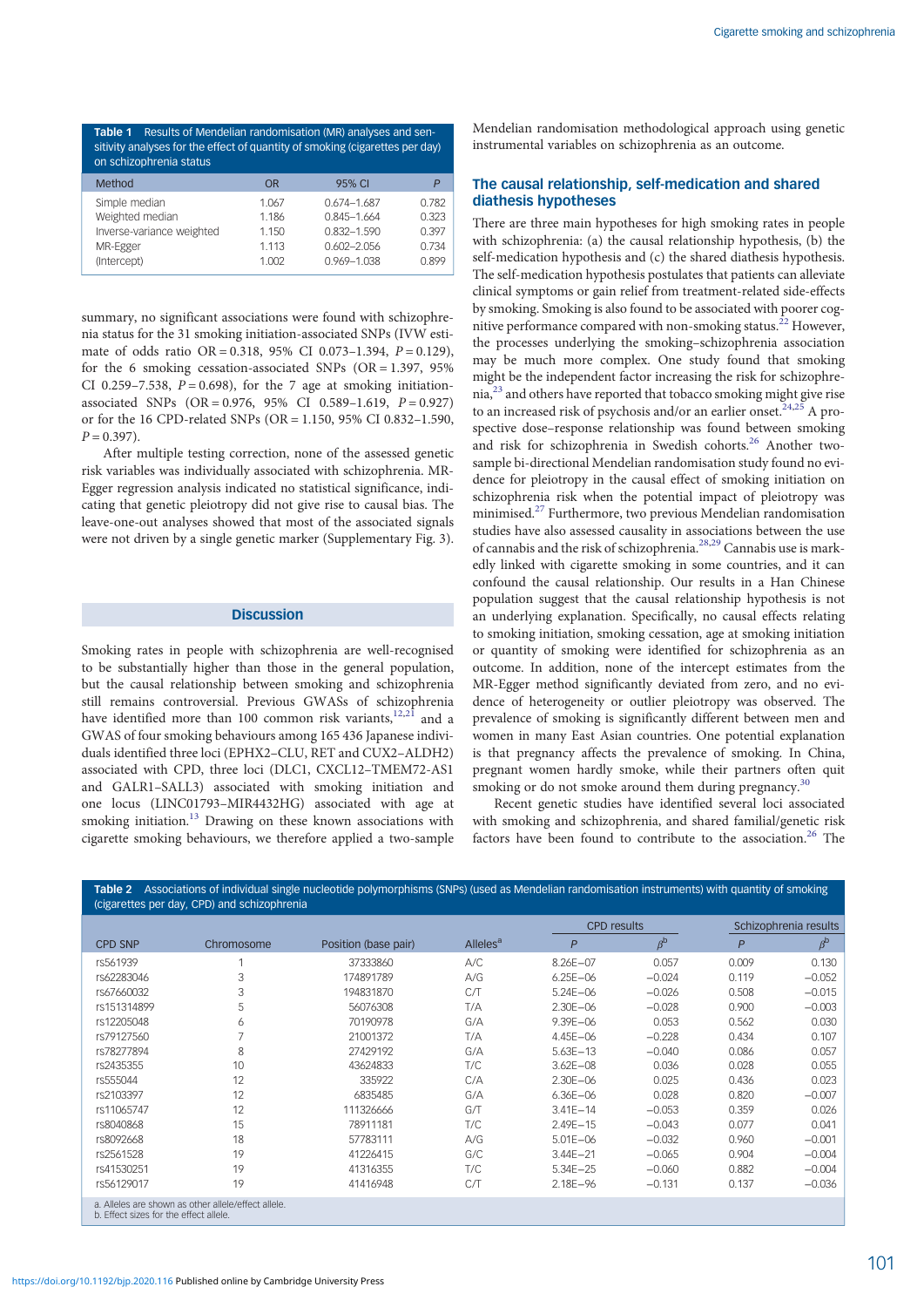<span id="page-4-0"></span>Psychiatric Genomics Consortium (PGC) conducted a series of GWASs of schizophrenia, $21$  and they reported that variants in the nicotinic acetylcholine receptor CHRNA5-A3-B4 gene cluster were associated.<sup>[31](#page-5-0)</sup> Not only that, variants within this gene cluster were also identified as strongly associated with number of cigarettes smoked per day (CPD). This might mean that there is a common genetic architecture shared between smoking and schizophrenia.[32](#page-5-0),[33](#page-5-0) However, our findings just address the causal relationship hypothesis, and further research is needed to investigate the shared diathesis hypothesis.

## **Limitations**

Our research has some limitations. First, the lack of stratification on smoking status may dilute any causal effect. Second, the analyses were focused on a Han Chinese population and generalisability cannot be assumed. Third, the sample size and the number of variants for analysis were relatively small.

## Implications for further research

As we found no significant associations indicating a causal relationship between smoking and schizophrenia, at least in the population sampled, further research is needed to investigate other potential mechanisms. Understanding the relationship between cigarette smoking and schizophrenia is critical, not least because of the substantial health disparities that may result from this risky behaviour.

Jianhua Chen <sup>(b</sup>)[,](https://orcid.org/0000-0003-0326-3124) Affiliated Hospital of Qingdao University & Biomedical Sciences Institute of Qingdao University, Qingdao University; and Shanghai Clinical Research Centre for Mental Health, Shanghai Key Laboratory of Psychotic Disorders, Shanghai Mental Health Centre, Shanghai Jiao Tong University School of Medicine; and Bio-X Institutes, Key Laboratory for the Genetics of Developmental and Neuropsychiatric Disorders (Ministry of Education), Collaborative Innovation Centre for Brain Science, Shanghai Jiao Tong University, P. R. China; and Department of Psychological Medicine, Institute of Psychiatry, Psychology and Neuroscience, King's College London, UK; **Ruirui Chen (D)**, Affiliated Hospital of Qingdao University & Biomedical Sciences Institute of Qingdao University, Qingdao University, P. R. China; **Siying Xiang**, Shanghai Clinical<br>Research Centre for Mental Health, Shanghai Key Laboratory of Psychotic Disorders, Shanghai Mental Health Centre, Shanghai Jiao Tong University School of Medicine, P. R. China; **Ningning Li**, Shanghai Clinical Research Centre for Mental Health, Shanghai Key Laboratory of Psychotic Disorders, Shanghai Mental Health Centre, Shanghai Jiao Tong University School of Medicine, P. R. China; Chengwen Gao, Affiliated Hospital of Qingdao University & Biomedical Sciences Institute of Qingdao University, Qingdao University, P. R. China; Chuanhong Wu, Affiliated Hospital of Qingdao University & Biomedical Sciences Institute of Qingdao University, Qingdao University, P. R. China; **Qian Zhang**, Affiliated Hospital of Qingdao University & Biomedical Sciences Institute of<br>Qingdao University, Qingdao University, P. R. China; **Yalin Zhao**, Affiliated Hospital of Qingdao University & Biomedical Sciences Institute of Qingdao University, Qingdao University, P. R. China; Yanhui Liao, Department of Psychiatry, Sir Run Run Shaw Hospital[,](https://orcid.org/0000-0002-4435-6397) School of Medicine, Zhejiang University, P. R. China; Robert Stewart **D**, Department of Psychological Medicine, Institute of Psychiatry, Psychology and Neuroscience, King's College London; and South London and Maudsley NHS Foundation Trust, London, UK; Yifeng Xu, Shanghai Clinical Research Centre for Mental Health, Shanghai Key Laboratory of Psychotic Disorders, Shanghai Mental Health Centre, Shanghai Jiao Tong University School of Medicine, P. R. China; Yongyong Shi, Affiliated Hospital of Qingdao University & Biomedical Sciences Institute of Qingdao University, Qingdao University; and Shanghai Clinical Research Centre for Mental Health, Shanghai Key Laboratory of Psychotic Disorders, Shanghai Mental Health Centre, Shanghai Jiao Tong University School of Medicine; and Bio-X Institutes, Key Laboratory for the Genetics of Developmental and Neuropsychiatric Disorders (Ministry of Education), Collaborative Innovation Centre for Brain Science, Shanghai Jiao Tong University; and Shanghai Key Laboratory of Sleep Disordered Breathing; and Shanghai Changning Mental Health Centre; and Department of Psychiatry, First Teaching Hospital of Xinjiang Medical University, Urumqi, P. R. China; Zhiqiang Li, Affiliated Hospital of Qingdao University & Biomedical Sciences Institute of Qingdao University, Qingdao University; and Shanghai Clinical Research Centre for Mental Health, Shanghai Key Laboratory of Psychotic Disorders, Shanghai Mental Health Centre, Shanghai Jiao Tong University School of Medicine; and Bio-X Institutes, Key Laboratory for the Genetics of Developmental and Neuropsychiatric Disorders (Ministry of Education), Collaborative Innovation Centre for Brain Science, Shanghai Jiao Tong University; and Shanghai Key Laboratory of Sleep Disordered Breathing, P. R. China

Correspondence: Zhigiang Li. Email: lizgsitu@163.com

First received 3 Jan 2020, final revision 6 May 2020, accepted 15 May 2020

## Supplementary material

Supplementary material is available online at [http://doi.org/10.1192/bjp.2020.116.](http://doi.org/10.1192/bjp.2020.116)

#### Data availability

GWAS summary statistics of schizophrenia and smoking behaviours are publicly available online (Bio-X at <http://gwas.bio-x.cn/>; and JENGER at <http://jenger.riken.jp/en/>). The data that support the findings of this study are available within the article and its supplementary files.

## Acknowledgements

We thank all the patients and healthy controls participating in this study and the psychiatrists for their help in the recruitment and diagnosis.

#### Author contributions

J.C., Y.S. and Z.L. were the overall principal investigators who were responsible for study design and oversaw the entire study. Y.X. supervised the diagnosis of patients and participant recruitment. R.C., S.X., N.L., C.G., C.W., Q.Z. and Y.Z. coordinated and carried out the study. Z.L. performed analyses, J.C., N.L., Y.L., R.S. and Z.L. interpreted the results. Y.L. and R.S. supervised the experiments and data analyses. The manuscript was drafted by J.C. under the supervision of R.S., Y.X., Y.S. and Z.L. All authors critically reviewed the article and approved the final manuscript.

### Funding

This work was supported by the National Key R&D Programme of China (grant numbers 2016YFC1306900, 2017YFC0908105, 2019YFA0905400), the Natural Science Foundation of China (grant numbers 81701321, 81871055, 81421061, 31571012, 81501154, 81871051), the 973 Programme (grant number 2015CB559100), Taishan Scholar Programme of Shandong Province (Z.L., grant number tsqn201812153), the Natural Science Foundation of Shandong Province (grant number ZR2019YQ14), the Programme of Shanghai Subject Chief Scientist (Y. S., grant number 15XD1502200), the National Programme for Support of Top-Notch Young Professionals (Y.S.), Shanghai Key Laboratory of Psychotic Disorders (grant number 13dz2260500), the National Institute for Health Research (NIHR) Biomedical Research Centre at the South London and Maudsley NHS Foundation Trust and King's College London (R.S.), Shanghai Hospital Development Centre (grant numbers SHDC12017X12, SHDC12016115), the Specialised Construction Project of Integrated Chinese and Western Medicine of Shanghai General Hospitals (grant number ZHYY-ZXYJHZX-2-201709), Shanghai Youth Top-Notch Talent Support Programme (J.C.), Shanghai Mental Health Centre (J.C., grant number 2016-fx-02), Shanghai Municipal Commission of Science and Technology (grant numbers 17JC1402900, 17490712200, 18DZ2260200), Shanghai Municipal Health Commission (grant numbers ZK2015B01, 201540114), Shanghai Municipal Science and Technology Major Project (grant number 2018SHZDZX05), Scientific Research and Development Fund of Shanghai Jiao Tong University (grant number 19X150010012), the Innovative Research Team of High-Level Local Universities in Shanghai and Shanghai Clinical Research Centre for Mental Health (grant number 19MC1911100).

## Declaration of interest

#### None.

ICMJE forms are in the supplementary material, available online at [https://doi.org/10.1192/](https://doi.org/10.1192/bjp.2020.116.) [bjp.2020.116.](https://doi.org/10.1192/bjp.2020.116.)

## References

- 1 Kahn RS, Sommer IE, Murray RM, Meyer-Lindenberg A, Weinberger DR, Cannon TD, et al. Schizophrenia. Nat Rev Dis Primers 2015; 1: 15067.
- 2 Burmeister M, McInnis MG, Zollner S. Psychiatric genetics: progress amid controversy. Nat Rev Genet 2008; 9: 527–40.
- 3 Dalack GW, Healy DJ, Meador-Woodruff JH. Nicotine dependence in schizophrenia: clinical phenomena and laboratory findings. Am J Psychiatry 1998; 155: 1490–501.
- 4 de Leon J, Diaz FJ. A meta-analysis of worldwide studies demonstrates an association between schizophrenia and tobacco smoking behaviors. Schizophr Res 2005; 76: 135–57.
- 5 Tidey JW, Rohsenow DJ, Kaplan GB, Swift RM. Cigarette smoking topography in smokers with schizophrenia and matched non-psychiatric controls. Drug Alcohol Depend 2005; 80: 259–65.
- 6 Ohi K, Shimada T, Kuwata A, Kataoka Y, Okubo H, Kimura K, et al. Smoking rates and number of cigarettes smoked per day in schizophrenia: a large cohort meta-analysis in a Japanese population. Int J Neuropsychopharmacol 2019; 22: 19–27.
- 7 Walker ER, McGee RE, Druss BG. Mortality in mental disorders and global disease burden implications: a systematic review and meta-analysis. JAMA Psychiatry 2015; 72: 334–41.
- 8 Khantzian EJ. The self-medication hypothesis of substance use disorders: a reconsideration and recent applications. Harv Rev Psychiatry 1997; 4: 231–44.
- 9 Lawlor DA, Tilling K, Davey Smith G. Triangulation in aetiological epidemiology. Int J Epidemiol 2016; 45: 1866–86.